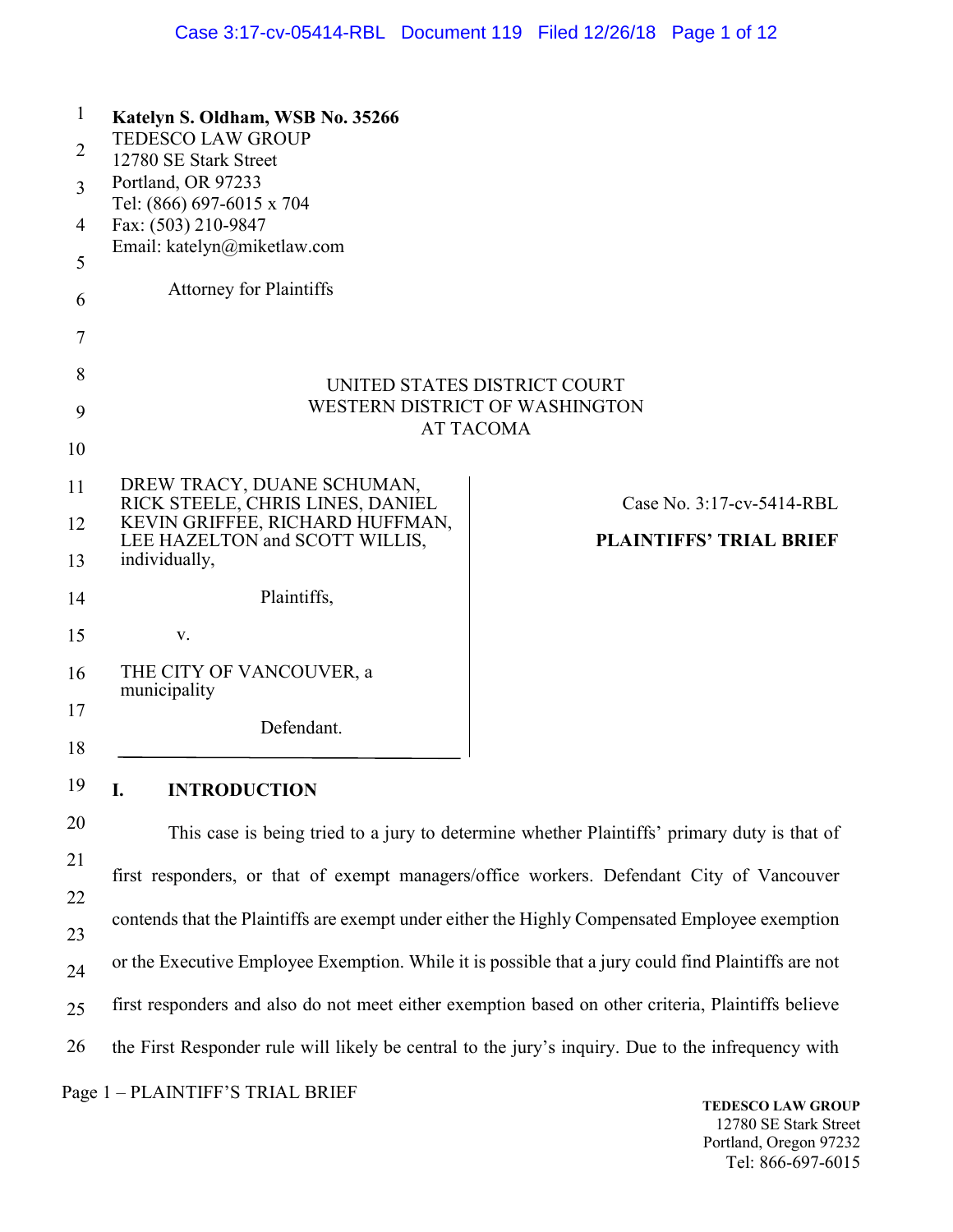# Case 3:17-cv-05414-RBL Document 119 Filed 12/26/18 Page 2 of 12

1 2 3 which this particular type of case has been tried to a jury, many of the FLSA specific jury instructions have been crafted from the Department of Labor's own rules, its interpretation of those rules, and case law.

4 5

#### **II. STATEMENT OF FACTS**

6 7 8 9 The parties have expended significant time and effort in putting forth facts relating to their respective summary judgment motions. *See* Docket #28-77. The court denied the parties crossmotions for summary judgment finding that a factual dispute exists with respect to what the plaintiffs' primary duty is. See Docket #80.

10

11

## **A. Factual issues for trial.**

12 13 14 15 16 17 18 19 20 21 22 Plaintiffs moved in limine to exclude evidence of "corrective counselings," which are not considered discipline; evidence of stale personnel decisions or recommendations that occurred more than five years before the operative time period of this case; evidence of personnel decisions or recommendations issued by Plaintiff Huffman or Plaintiff Tracy while acting as Division Chief of Training or Deputy Chief, and evidence relating to hiring and promotions as these particular personnel decisions are clearly driven by the civil service process. Excluding this evidence will reduce the potential for juror confusion and for prejudice to Plaintiffs. It will also streamline the trial and allow those facts that are actually in dispute to be heard. Plaintiffs are concerned about the amount of time that will be spent on stale and irrelevant personnel decisions and recommendations and therefore renews their motions in limine regarding these matters.

23

#### **III. BURDEN OF PROOF AND LEGAL STANDARDS**

24 25 26 Defendant bears the burden of proof on whether all or some of the Plaintiffs are exempt. If defendant fails to carry its burden of proof, Plaintiffs are deemed not exempt and owed wages for

Page 2 – PLAINTIFF'S TRIAL BRIEF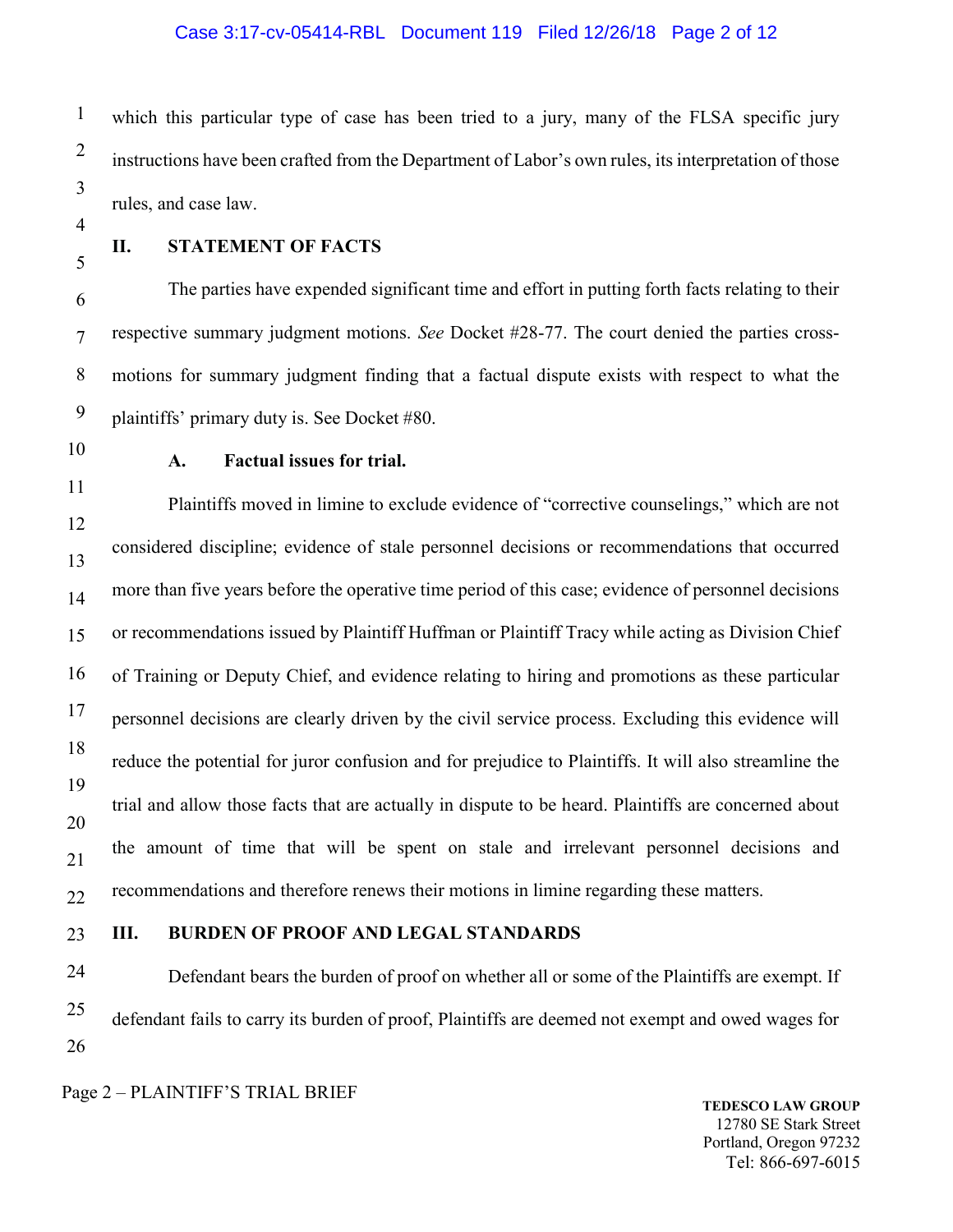# Case 3:17-cv-05414-RBL Document 119 Filed 12/26/18 Page 3 of 12

1 2 uncompensated overtime. Consequently, the parties have agreed that defendant should present its case first.

 Plaintiffs contend the burden should be "clear and convincing" evidence. Defendant contends they need only prove an exemption by a preponderance of the evidence.

6 7 8 9 10 11 12 13 14 15 16 17 18 The first responder rule is one of the key issues in this case. *See Morrison v. County of Fairfax, VA*, 826 F.3d 758 (4<sup>th</sup> Cir. 2016). If Plaintiffs are "first responders" they cannot be found exempt under either the Executive Exemption or the Highly Compensated Employee exemption. In discussing the first responder regulation in the 2004 preamble, the Department of Labor ("DOL") noted that first responders, including fire fighters, who do not qualify for the Part 541 exemptions under the other tests, "also cannot qualify as exempt under the highly compensated test" because their primary duty—emergency response—is not office or non-manual work. DOL *Morrison amicus* brief at p. 26, citing to 69 Fed. Reg. at 22,129, Docket #73, Appendix. The DOL position is entitled to *Chevron* deference and provides significant guidance to the Court in how the duties of the Plaintiffs in this case should be evaluated by a factfinder. Plaintiffs have closely tracked the DOL's position in their jury instructions, modifying instructions to better track with that position as explained below in Part V. Jury Instructions.

19

3

4

5

## **IV. EVIDENTIARY ISSUES**

20

21

## **A. Pending Motion in Limine relating to Tracy and Huffman's duties while working as Division and Deputy Chief.**

22 23 24 25 26 Because the Court has now granted summary judgment to the defendant on the limited issue of whether Plaintiffs Tracy and Huffman were exempt while working in their roles as Division and Deputy Chief, Plaintiffs' motion in limine to exclude evidence of decisions made

Page 3 – PLAINTIFF'S TRIAL BRIEF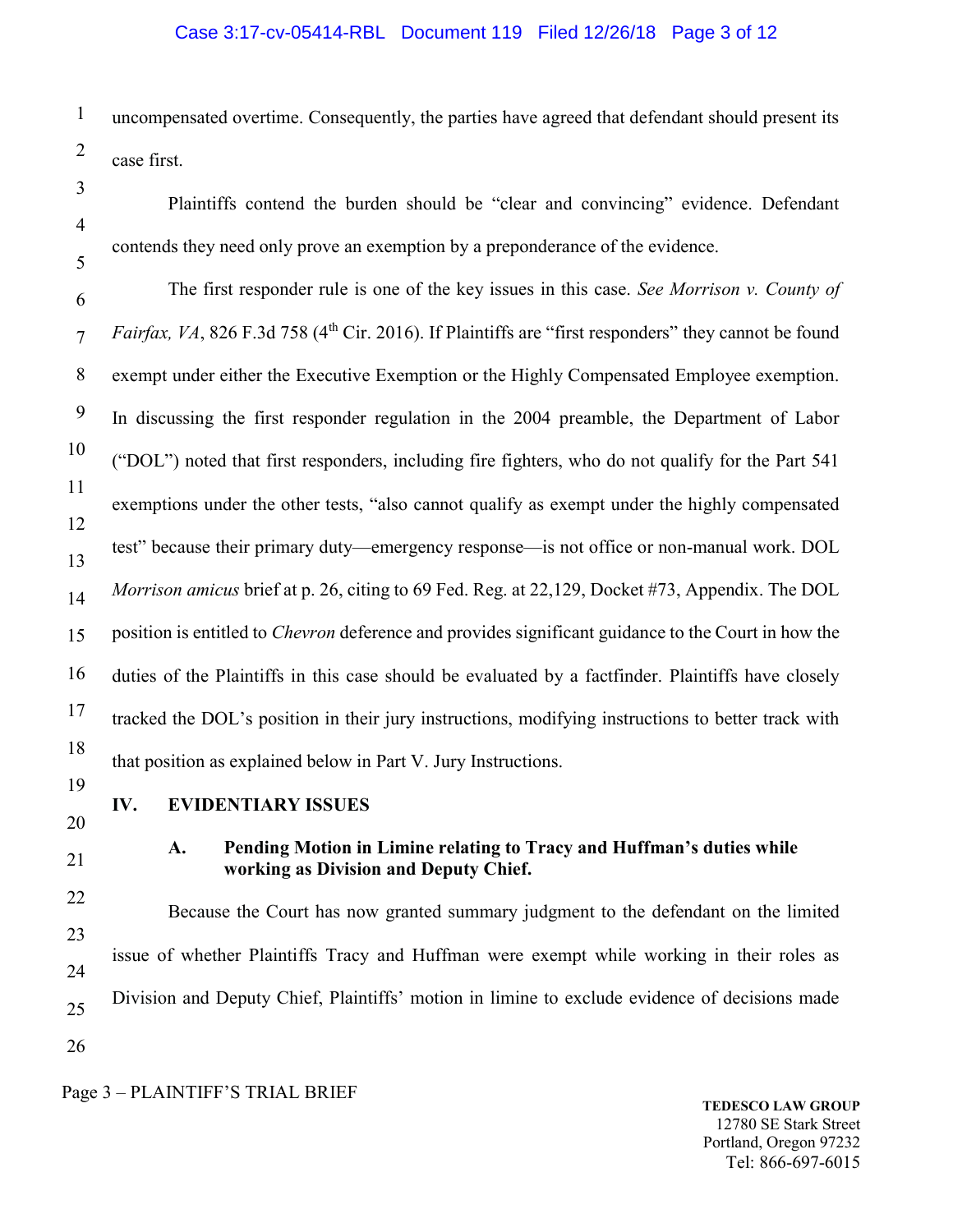1 2 while acting in those positions for the purpose of proving what duties the Battalion Chiefs perform should be granted.

3 4

#### **B. Expert witnesses and stipulation as to damages.**

5 6 7 8 9 Plaintiffs are not submitting any expert witnesses. Plaintiff and defendant have stipulated to the accuracy of the unpaid overtime calculations performed by defendant's expert witness, Neal Beaton, for the relevant two-year period. *See* Plaintiff's Proposed Instruction No. 1 – Claims and Defenses. Mr. Beaton's calculations can be doubled unless defendant succeeds in asserting that it acted in "good faith."

10

11

## **C. Other witnesses.**

12 13 14 Plaintiffs have submitted a Witness List separately with the court. Some of the witnesses may not be called, however it is difficult to anticipate what the evidence will be in defendant's case due in part to the pending motions in limine.

15

## **D. Exhibits.**

16 17 18 19 20 Plaintiffs and defendant jointly submitted an Exhibit List with the Court. Plaintiff reserves the right to withdraw any exhibits that are not utilized so as to avoid juror confusion and promote efficiency. Some of the exhibits will need to be discussed at the pretrial conference as admissibility and/or authenticity has not been stipulated to all exhibits.

21

## **1. Defendant's incomplete and misleading exhibits.**

22 23 24 25 26 Plaintiffs are specifically concerned by the training exhibits, emergency call time exhibits, and "summary" exhibits defendant is likely to introduce because they are misleading and inaccurate. For example, A-29 and consequently A-30 does not include all of the trainings attended or performed by Plaintiffs. The Training Division does not track all hours that the Plaintiffs teach

Page 4 – PLAINTIFF'S TRIAL BRIEF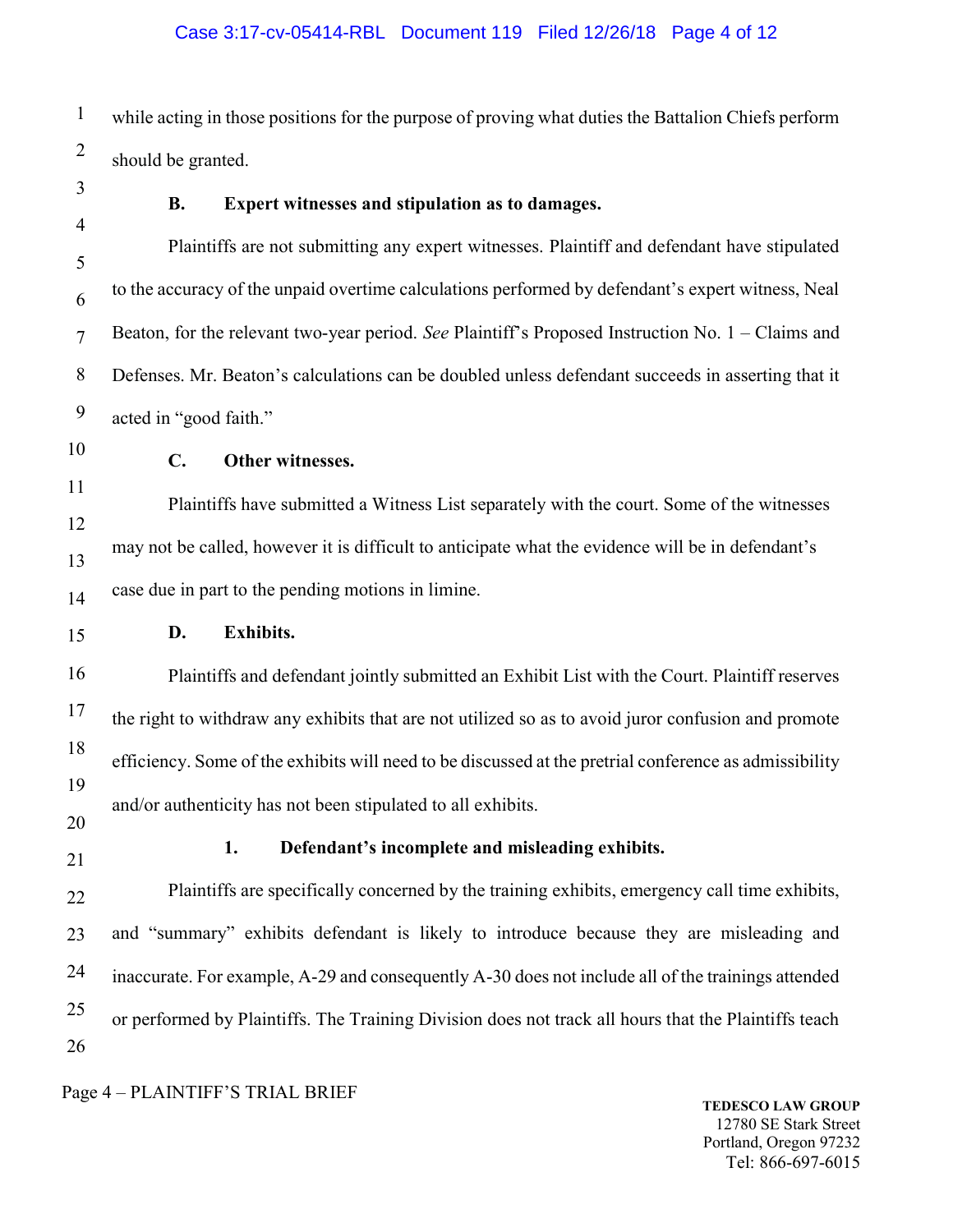# Case 3:17-cv-05414-RBL Document 119 Filed 12/26/18 Page 5 of 12

| $\mathbf{1}$             | or receive instruction. For example, the Training Division would only track the first two hour                                                                                 |  |  |
|--------------------------|--------------------------------------------------------------------------------------------------------------------------------------------------------------------------------|--|--|
| $\overline{2}$           | training given by a Battalion Chief, not the subsequent three additional two hour trainings he                                                                                 |  |  |
| 3                        | provides to additional groups of employees on the same topic. There are other significant                                                                                      |  |  |
| $\overline{\mathcal{A}}$ | omissions, as well, including what appear to be missing EMS/medical training.                                                                                                  |  |  |
| 5<br>6                   | Finally, both A-30 and A-75 exclude sleeping and meal times completely. For the reasons                                                                                        |  |  |
| $\overline{7}$           | articulated in Plaintiffs' summary judgment briefing, this exclusion is improper when determining                                                                              |  |  |
| $8\,$                    | the amount of time spent on managerial exempt duties, as discussed in <i>Morrison</i> at 770-71; see                                                                           |  |  |
| $\boldsymbol{9}$         | also Docket #59 at 13-14, 20-21.                                                                                                                                               |  |  |
| 10                       | Second, the regulation directs attention not to the amount of time spent performing                                                                                            |  |  |
| 11                       | non-exempt work like fighting fires, but specifically to "the amount of time spent<br>performing exempt work." Id. § 541.700(a) (emphasis added). And it will not do           |  |  |
| 12                       | simply to assume, as the County seems to on occasion, that the two are inversely                                                                                               |  |  |
| 13                       | correlated—that any time a Captain is not on the scene of a fire, he or she is engaged<br>in an exempt managerial task. On the contrary, some of the things firefighters do at |  |  |
| 14                       | the station while awaiting emergency calls, like sleeping and eating, are decidedly<br>non-managerial. The burden is on the County to come forward with evidence that          |  |  |
| 15                       | the Captains spend some significant portion of their time at the station-the<br>regulations suggest that "employees who spend more than 50 percent of their time               |  |  |
| 16                       | performing exempt work will generally satisfy the primary duty requirement," id.<br>§ 541.700(b)—on managerial or management-related tasks.                                    |  |  |
| 17<br>18                 | Morrison at 770. In short, sleeping and eating are not exempt duties.                                                                                                          |  |  |
| 19                       | <b>JURY INSTRUCTIONS</b><br>V.                                                                                                                                                 |  |  |
| 20                       | Burden of proof.<br>A.                                                                                                                                                         |  |  |
| 21                       | This type of FLSA case (addressing exemptions) is generally disposed of on summary                                                                                             |  |  |
| 22                       |                                                                                                                                                                                |  |  |
| 23                       | judgment and is rarely tried to a jury. Consequently, there is little guidance as to the correct burden                                                                        |  |  |
| 24                       | of proof to apply. Plaintiffs contend that the standard should be clear and convincing evidence,                                                                               |  |  |
| 25                       | relying upon Desmond v. PNGI Charles Town Gaming, L.L.C., 564 F.3d 688 (4th Cir. 2009);                                                                                        |  |  |
| 26                       | Shockley v. City of Newport News, 997 F.2d 18, 21 (4th Cir.1993); Iontchev v. AAA Cab Service,                                                                                 |  |  |
|                          | Page 5 - PLAINTIFF'S TRIAL BRIEF<br>EDECCO I AW CDOI                                                                                                                           |  |  |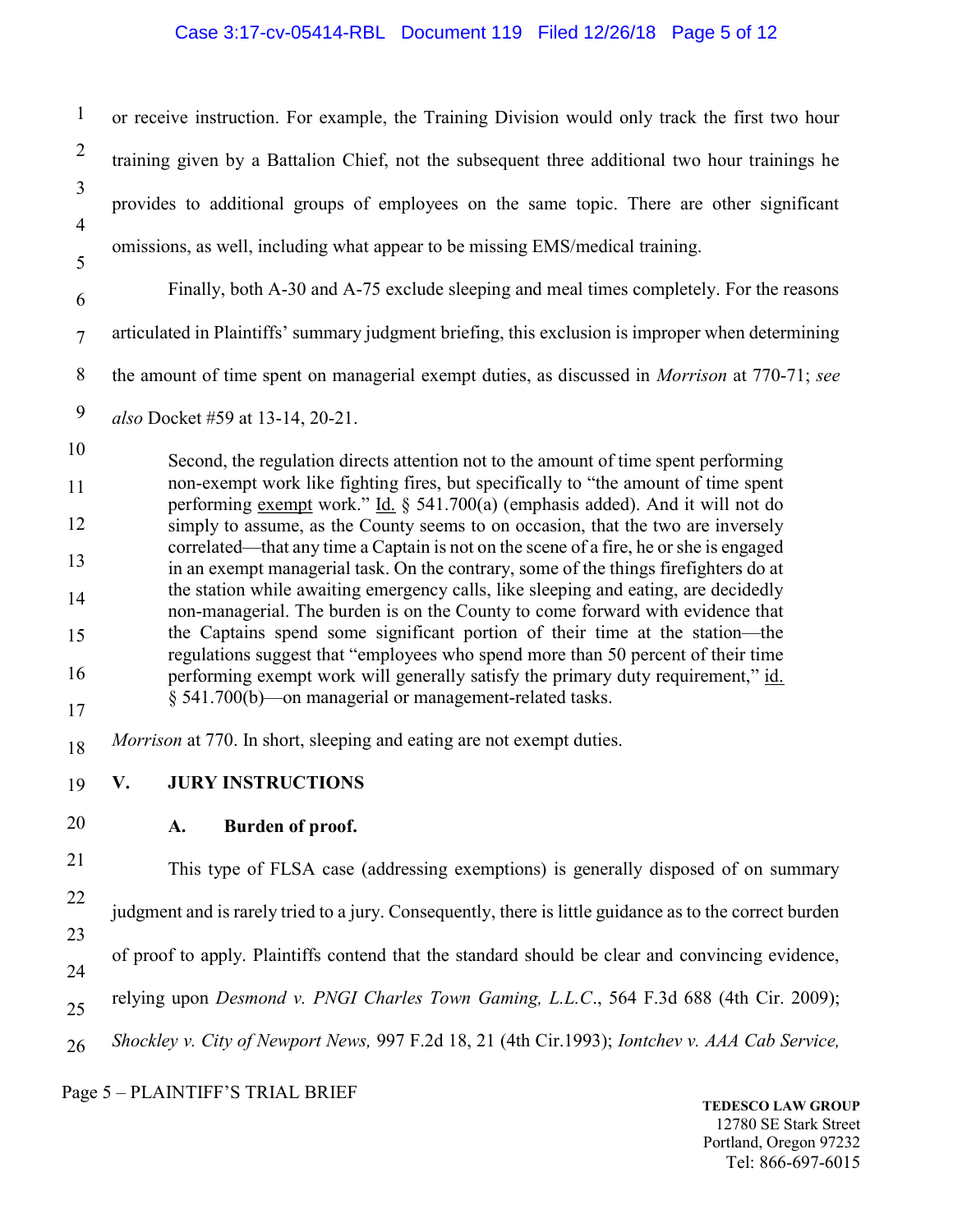# Case 3:17-cv-05414-RBL Document 119 Filed 12/26/18 Page 6 of 12

| $\mathbf{1}$   | Inc., 685 Fed. Appx. 548, 549-550 (9th Cir. 2017) (unpublished). Defendant contends the standard                                                       |
|----------------|--------------------------------------------------------------------------------------------------------------------------------------------------------|
| $\overline{2}$ | should be preponderance of the evidence. Defendant's Instructions No. 2 and 3 should be rejected                                                       |
| 3              | if the court determines that clear and convincing evidence is the appropriate standard to apply.                                                       |
| $\overline{4}$ | <b>B.</b><br>Plaintiffs' proposed FLSA instructions 8-11 should be adopted because they                                                                |
| 5              | closely track the most recent DOL interpretation of the First Responder Rule<br>and it should be applied in assessing the primary duty of fire service |
| 6<br>7         | employees.                                                                                                                                             |
| 8              | Plaintiffs have slightly modified the DOL regulations for the jury instructions in this case                                                           |
| 9              | to comport with the Department of Labor's amicus position in the Morrison case and with a close                                                        |
| 10             | reading of the language contained in 69 Fed. Reg. at 22,130, the Preamble, which discusses the                                                         |
| 11             | introduction of the First Responder Rule. Plaintiffs' proposed FLSA instructions 8-11 reflect these                                                    |
| 12<br>13       | modifications and are supported by citations. These instructions correctly state the law, are not                                                      |
| 14             | misleading and are fair. SEIU v. Nat'l Union of Healthcare Workers, 718 F.3d 1036, 1047 (9 <sup>th</sup> Cir.                                          |
| 15             | 2013). A party is entitled to an instruction on its theory of the case only if it is supported by law                                                  |
| 16             | and has foundation in the evidence. Id. "In evaluating jury instructions, prejudicial error results                                                    |
| 17             | when, looking to the instructions as a whole, the substance of the applicable law was [not] fairly                                                     |
| 18             | and correctly covered." Dang v. Cross, 422 F.3d 800, quoting Swinton v. Potomac Corp., 270 F.3d                                                        |
| 19             | 794, 802 (9th Cir.2001).                                                                                                                               |
| 20<br>21       | Plaintiffs' instructions reflect the DOL's rules and its own interpretation of those rules as                                                          |
| 22             | exhibited in its amicus brief to the Fourth Circuit on behalf of the Morrison plaintiffs. The DOL's                                                    |
| 23             | amicus brief interpretation of its own ambiguous First Responder rule is entitled to Chevron                                                           |
| 24             | deference. Auer v. Robbins, 519 U.S. 452, 461 (1997); see also Oregon Restaurant and Lodging                                                           |
| $\sim$ $\sim$  |                                                                                                                                                        |

25 26 Ass'n v. Perez, 816 F.3d 1080, 1089-90 (9<sup>th</sup> Cir. 2016). Further, to the extent that the First

# Page 6 – PLAINTIFF'S TRIAL BRIEF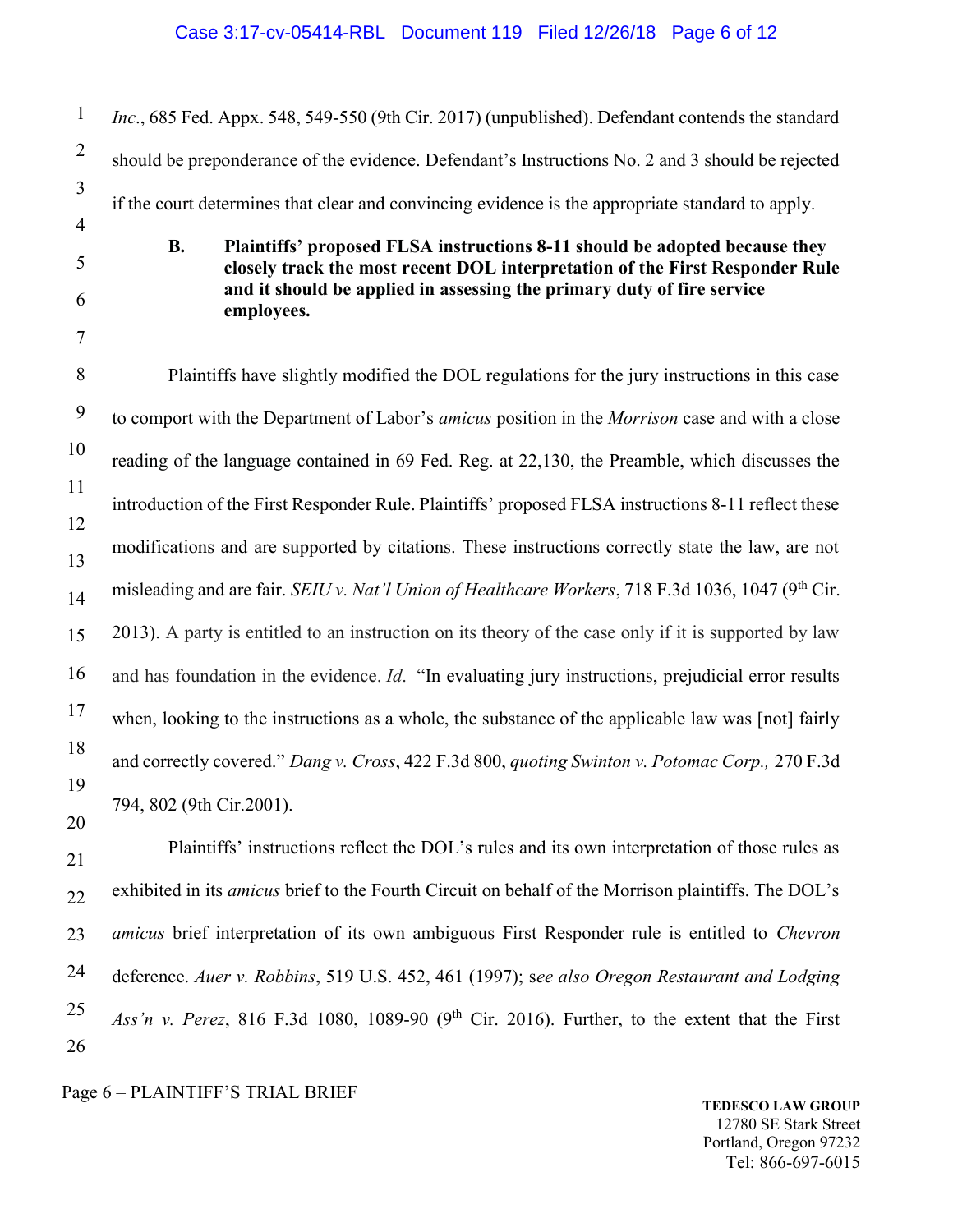## Case 3:17-cv-05414-RBL Document 119 Filed 12/26/18 Page 7 of 12

1 2 3 4 5 Responder rule conflicts with any general definition – such as Primary Duty or Management – the more specific language of the First Responder rule should be given weight because it was drafted specifically to apply to fire service and other first responder employees as noted in the rule and in the Preamble.

6 7 8 9 10 11 12 13 14 Plaintiffs' Proposed Instruction No. 8 is a modified version of the First Responder Rule. It has been modified to reflect the DOL's position that being required to dispatch to emergencies is strong evidence that the employee is a first responder and therefore not exempt. "[The preamble] further noted that '[a]nother important fact considered in at least one case is that exempt police and fire executives generally are not dispatched to calls, but rather have discretion to determine whether and where their assistance is needed.' *Id.* (citing *Anderson v. City of Cleveland, Tenn.*, 90 F. Supp. 2d 906, 909 (E.D. Tenn. 2000))." DOL *Morrison amicus* brief at 26, citing and quoting from 69 Fed. Reg. at 22,130.

15 16 17 18 19 20 Plaintiffs' Proposed Instruction No. 9 is a modified version of the Primary Duty definition contained in 29 C.F.R. § 541.700. Plaintiffs have retained the example portion of the definition because it will be helpful for the jury to think about what management activities look like in another employment context. Plaintiff further modified the definition to comport with the First Responder rule and the DOL's interpretation of that rule.

21 22 23 24 In Plaintiffs' Proposed Instruction No. 10, Plaintiffs carefully carve out "training" that is related to first responder duties in order to stay in line with *Morrison* and the DOL's position in its *amicus* brief to the Fourth Circuit in that case.

25 26 Nor can the gap be filled with the approximately four hours per day the Captains devote to a combination of emergency response and physical fitness training. The Captains undergo the same training as all of the other firefighters at the station so that they, along with their crews, are able to fulfill their first responder obligations.

Page 7 – PLAINTIFF'S TRIAL BRIEF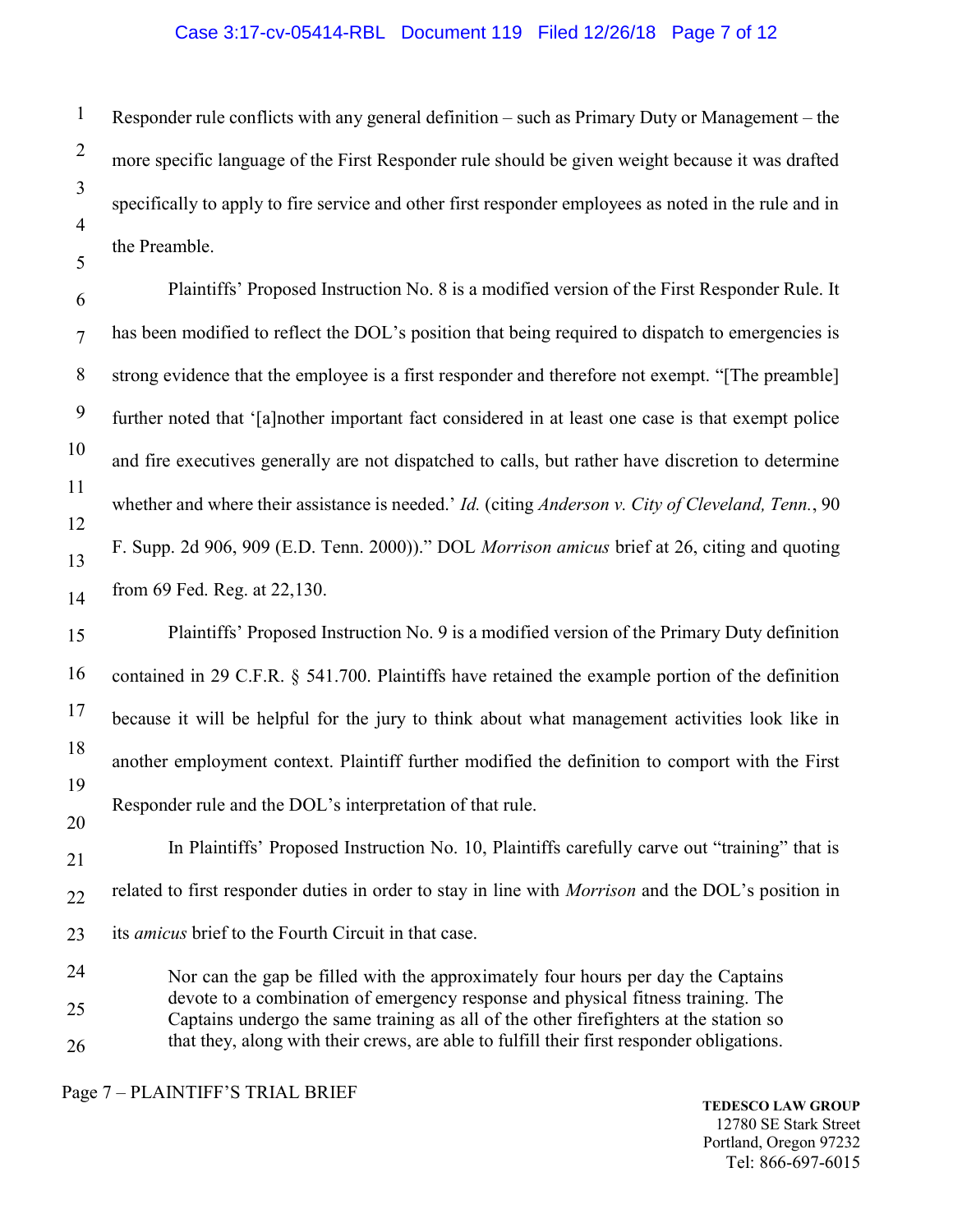## Case 3:17-cv-05414-RBL Document 119 Filed 12/26/18 Page 8 of 12

1 2 3 4 5 That so much time is devoted to this process only underscores the importance of those direct response duties. And like other efforts to "assur[e] a constant state of preparedness," such training "relate[s] directly to [a fire captain's] regular front line firefighting duties," and is therefore non-managerial and non-exempt under the first responder regulation. Barrows, 944 F.Supp.2d at 604 (citing Mullins and finding fire captains non-exempt under first responder regulation and primary duty standard).

6 *Morrison* at 772; *see also* DOL *Morrison amicus* brief at 37-38.

7 8 9 10 11 12 13 14 15 16 17 18 19 In Plaintiffs' Proposed Instruction No. 11, Plaintiffs have excluded "training" that relates to first responder duties from the general management duty definition because for fire fighter employees "training" to ensure first responder readiness is not a managerial activity. *Morrison* at 772; *see also* DOL *Morrison amicus* brief at 37-38. Instead, it is the "coordination of" and "implementation of" training that is a management activity. See 69 Fed. Reg. at 22,130. These activities are performed by the Training Division and the Training Captain, not by the Battalion Chiefs, as discussed in Plaintiffs' summary judgment briefing and as will be presented at trial. The case law and DOL's position is clear that, for fire service employees, training to be "response ready" is a first responder activity. Such training is not a management activity even if the employee is participating in the training in a lead role or is assisting in the training. *See e.g.* DOL *Morrison amicus* brief at 37-38.

20 21

# **C. Defendant's Proposed Instructions Misstate the Law , are Prejudicial and Will Confuse the Jury.**

22 23 24 25 26 Defendant's Instruction No. 4 and No. 5 contain an unnecessary and potentially confusing paragraph at the end, particularly considering that there will be a verdict form that asks the jury to assess whether the defendant has proven the exemptions or not. This undue emphasis could be confusing to the jury and is unnecessary.

Page 8 – PLAINTIFF'S TRIAL BRIEF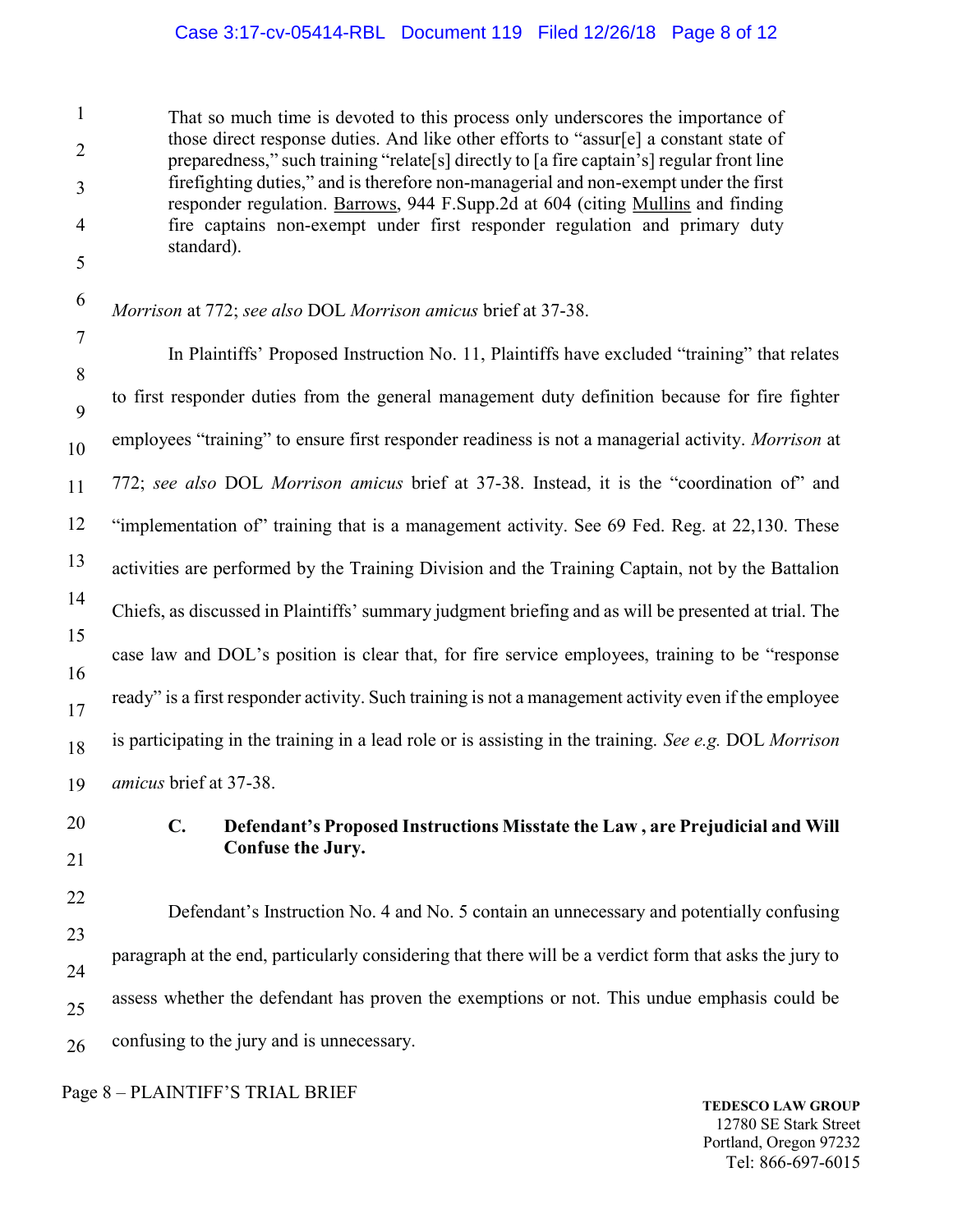# Case 3:17-cv-05414-RBL Document 119 Filed 12/26/18 Page 9 of 12

1 2 3 4 5 6 7 8 9 10 11 12 13 14 15 16 17 18 19 20 21 22 23 24 25 26 Defendant's Instruction No. 6 should be rejected. Plaintiffs' Instruction No. 9 should be adopted, instead, because it clarifies that if the "primary duty" of Plaintiffs is determined to be that of first responders, they are not exempt. Defendant's Instruction No. 7 should be rejected because it includes "training" in its list of management tasks. Plaintiffs' Instruction No. 11 should be adopted, instead, because it is consistent with the DOL's own interpretation of an ambiguous rule. Defendant's Instruction No. 9 should be rejected in its entirety. There is already an express rule that is applicable to first responders who "respond" to emergencies. This rule is derived from a different part of the CFRs that is wholly inapplicable to this case and is, instead, the kind of provision that one would look at for a lumber mill, an auto plant, or another type of manufacturing operation. The inclusion of this instruction will be extremely confusing to jurors and is prejudicial to Plaintiffs. Defendant has included language in its proposed Instruction No. 10 that is contrary to a plain reading of 29 C.F.R. 541.3(b) and to the DOL's own interpretation of that first responder rule in its *amicus* brief to the Fourth Circuit. For this reason alone, the court should reject it. Particularly offensive, is language contained in the last sentence of paragraph 1: "Whether a supervisor qualifies as a firefighter, paramedic, emergency medical technician, ambulance personnel, rescue worker, or similar employee under this instruction *depends on whether the supervisor engages in the same front-line activities as his or her subordinate on a daily basis*." Def's Jury Instruction No. 10. The problem with this instruction is that it both (1) creates a new test for first responders that is not present in the original CFR – that is, that they must "engage in the same front-line activities as his or her subordinate" and (2) describes this condition as being

Page 9 – PLAINTIFF'S TRIAL BRIEF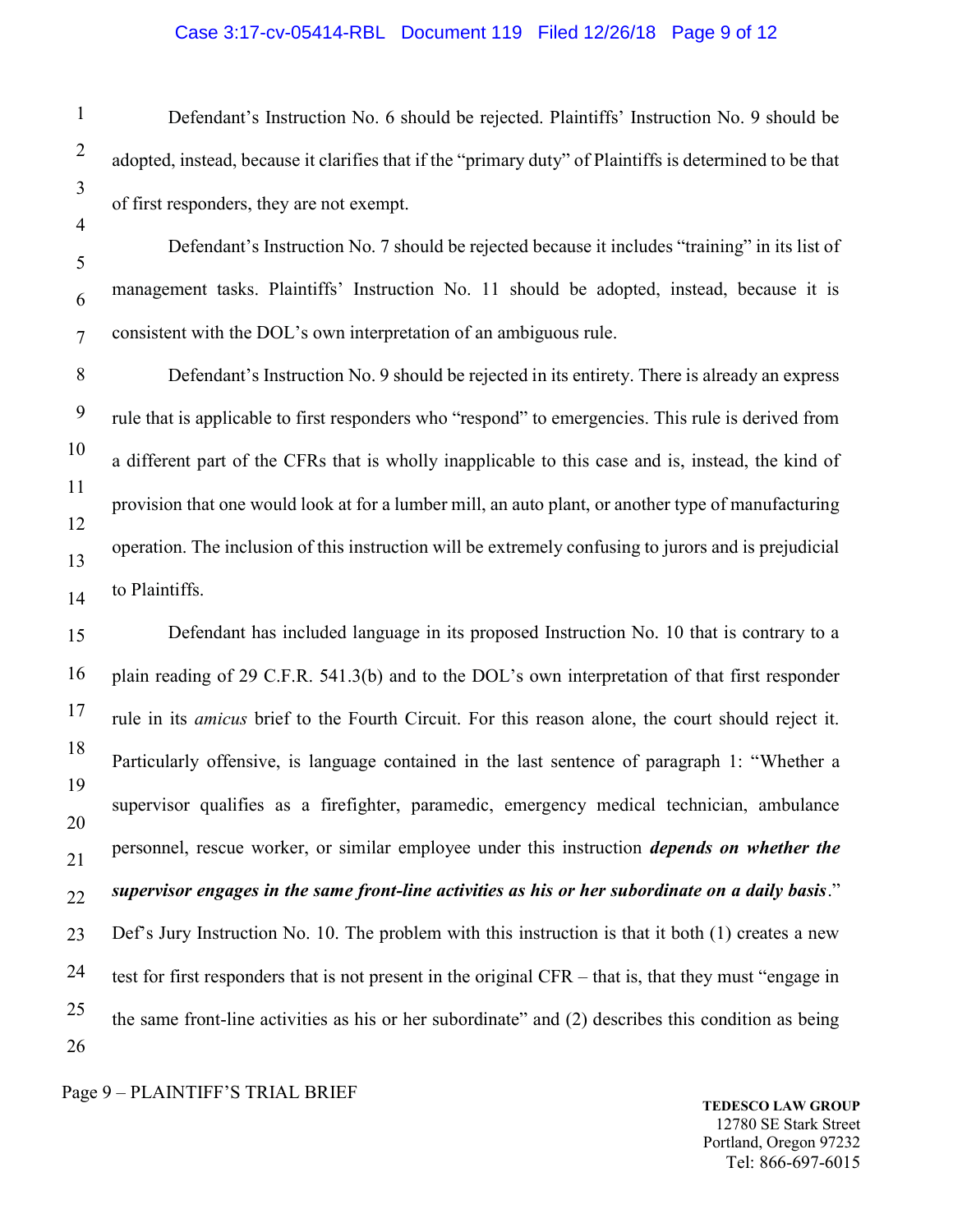#### Case 3:17-cv-05414-RBL Document 119 Filed 12/26/18 Page 10 of 12

1 2 3 4 5 6 7 8 9 10 11 12 13 14 15 16 17 18 19 20 21 22 23 24 25 26 required to occur on a "daily basis" in order for a jury to find that the employee is a first responder under the rule. This is a baldly incorrect rendering of the First Responder rule, which includes the caveat that an employee is not exempt and may be a first responder simply because he directs subordinates at the emergency scene. See 29 CFR 541.3(b). It is prejudicial to Plaintiffs by lowering the bar for the defendant to prove Plaintiffs are exempt. It also conflicts with the DOL's position regarding the First Responder rule and the case law applying it. Finally, this misstatement of law conflates the First Responder rule with the immediately preceding rule at 541.3 (a) which relates to a different constituency of workers and is not applicable to those workers addressed by the First Responder rule in either a plain reading, or as interpreted by several cases and the DOL. Moreover, the district court's statement that "the First Responder Regulation ensures the Executive Exemption does not apply to 'blue collar' fire fighters, regardless of rank or pay level, regardless of the work they do at the fire scene," JA 4523, reflects a misguided focus on the reference in 29 C.F.R. 541.3(a) to "'blue collar' workers." That provision articulates the general principle that the Part 541 exemptions "do not apply to manual laborers or other 'blue collar' workers who perform work involving repetitive operations with their hands, physical skill and energy" because their skills are not the type that qualify under the professional exemption described in 29 C.F.R. 541.300…. Although the provision immediately precedes the first responder regulation, there is no basis for reading the provision as altering the plain and distinct meaning of 29 C.F.R. 541.3(b) or as otherwise detracting from the importance of the primary duty inquiry. *See e.g.* DOL *Morrison* Amicus Brief at 28-30. The DOL's interpretation as articulated in its *amicus* brief is entitled to *Chevron* deference. *Auer v. Robbins*, at 461 (1997). This part of defendant's instruction must be rejected as an incorrect statement of the law, a misreading of the DOL's position on the First Responder rule's applicability to employees who direct subordinates to carry out manual tasks on a fire (such as breaking down a door or holding a hose) and is also a

Page 10 – PLAINTIFF'S TRIAL BRIEF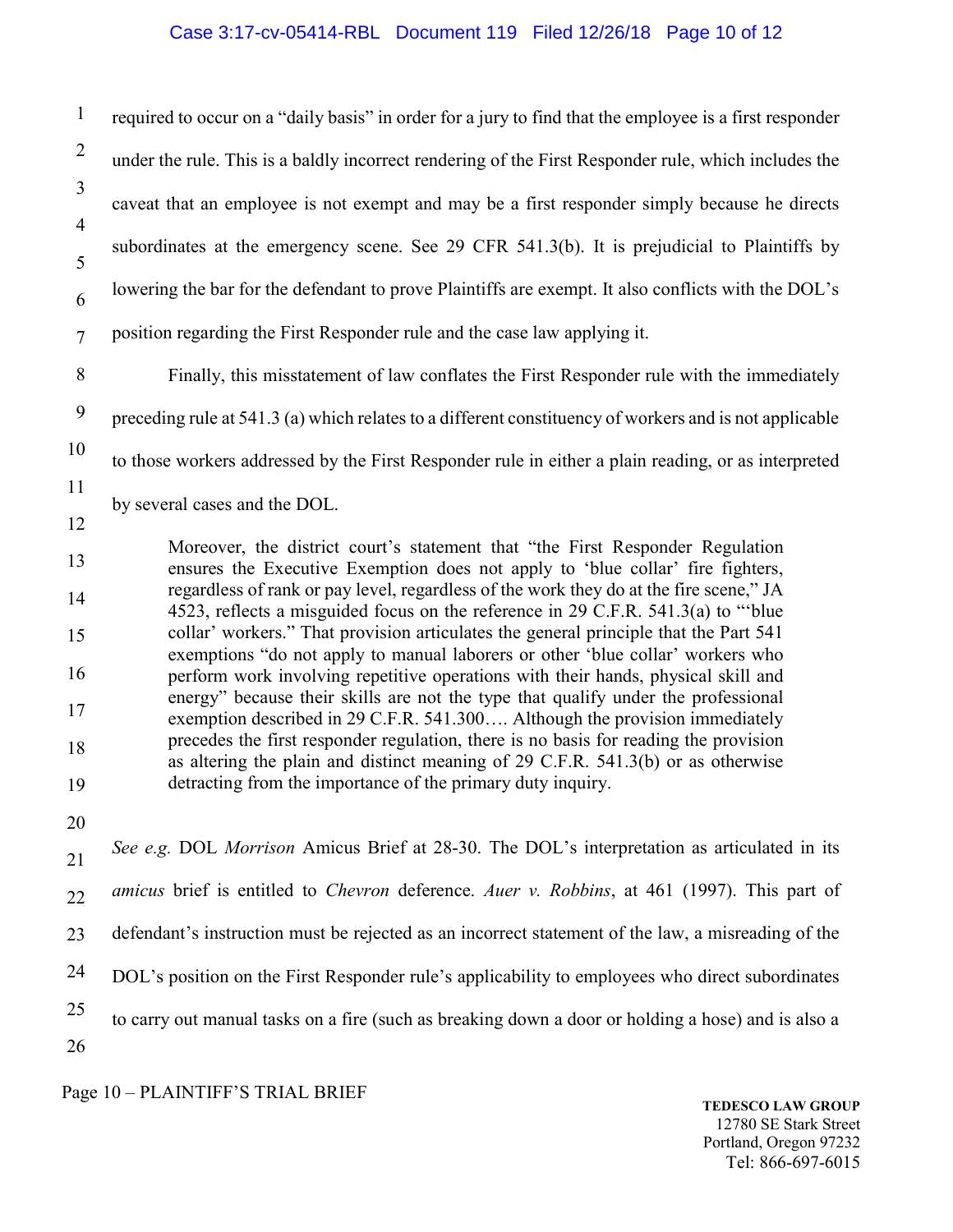# Case 3:17-cv-05414-RBL Document 119 Filed 12/26/18 Page 11 of 12

| $\mathbf{1}$   | misreading of the cases from the early 1990s – some of which have been expressly or impliedly           |  |  |  |  |
|----------------|---------------------------------------------------------------------------------------------------------|--|--|--|--|
| $\overline{2}$ | overruled by the 2004 DOL changes and subsequent case law. See Docket #73 at 9-12. Defendant's          |  |  |  |  |
| $\mathfrak{Z}$ | jury instruction is unacceptable because it is a bald misstatement of the First Responder rule and      |  |  |  |  |
| 4<br>5         | is unsupported by the case law, DOL position, or plain reading of 29 CFR 541.3(b).                      |  |  |  |  |
| 6              | VI.<br><b>VERDICT FORM</b>                                                                              |  |  |  |  |
| $\tau$         | Because the issue of whether the Plaintiffs are first responders will likely be central to the          |  |  |  |  |
| 8              | jury's resolution of this case, Plaintiffs have included interrogatories for the jury that specifically |  |  |  |  |
| 9              | track with that issue. Plaintiffs have also clearly articulated that the defendant must prove either    |  |  |  |  |
| 10             | that the HCE exemption applies, or that the Executive Exemption applies, so that the jury does not      |  |  |  |  |
| 11             | attempt to mix and match portions of those exemptions.                                                  |  |  |  |  |
| 12             | <b>DAMAGES</b><br>VII.                                                                                  |  |  |  |  |
| 13<br>14       | In the event defendant fails to carry its burden of proof and the Plaintiffs prevail at trial,          |  |  |  |  |
| 15             | damages have been agreed to by the parties, based on the calculations performed by Neal Beaton.         |  |  |  |  |
| 16             |                                                                                                         |  |  |  |  |
| 17             | DATED this 26 <sup>th</sup> day of December, 2018.                                                      |  |  |  |  |
| 18             | <b>TEDESCO LAW GROUP</b>                                                                                |  |  |  |  |
| 19             | s/Katelyn S. Oldham                                                                                     |  |  |  |  |
| 20             | Katelyn S. Oldham, WSB No. 35266                                                                        |  |  |  |  |
| 21             | <b>Attorney for Plaintiffs</b>                                                                          |  |  |  |  |
| 22             |                                                                                                         |  |  |  |  |
| 23             |                                                                                                         |  |  |  |  |
| 24             |                                                                                                         |  |  |  |  |
| 25             |                                                                                                         |  |  |  |  |
| 26             |                                                                                                         |  |  |  |  |

Page 11 – PLAINTIFF'S TRIAL BRIEF